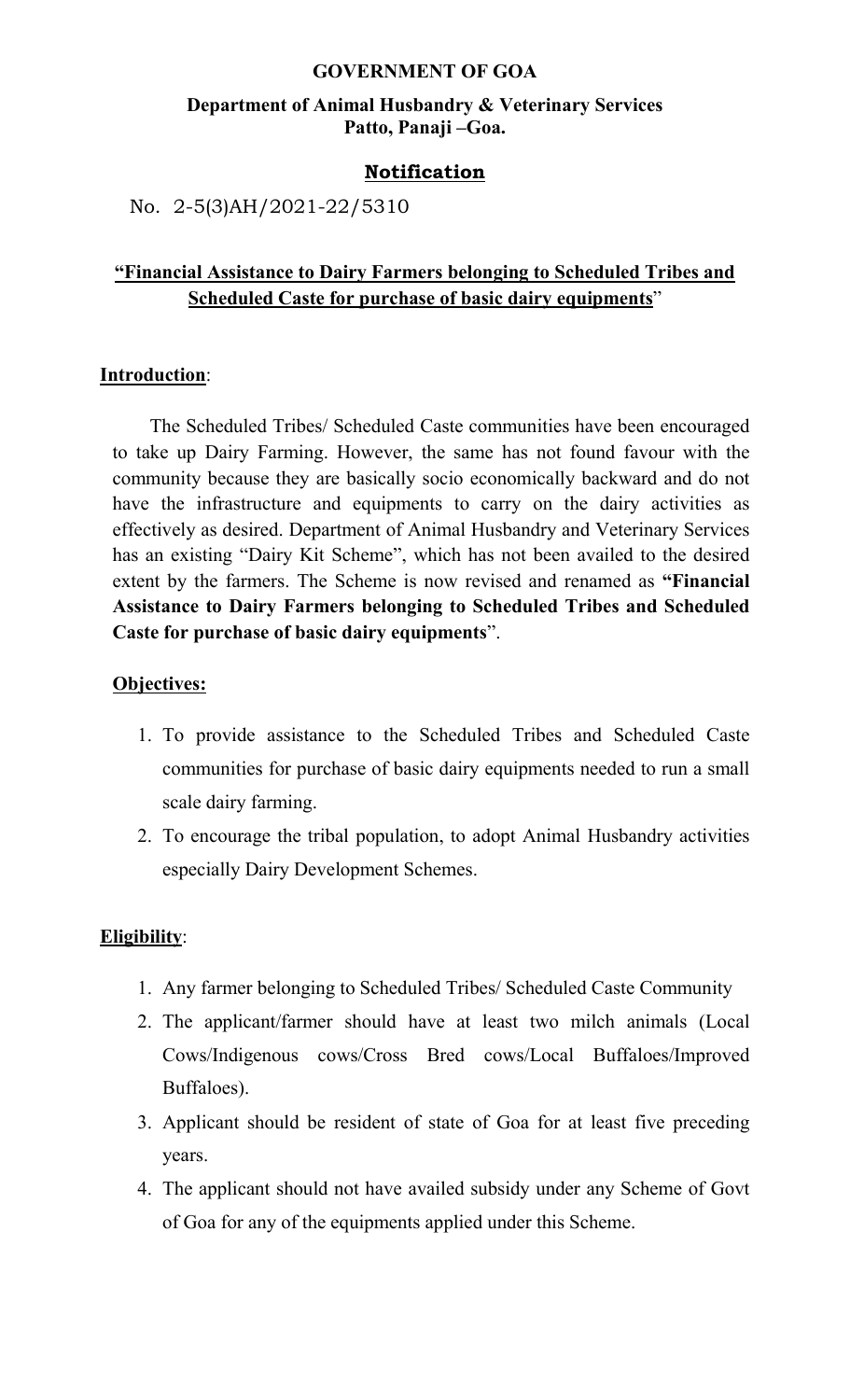# **Procedure for Application**:

The farmer shall apply on a prescribed application form in duplicate and submit it through the local Veterinary Officer/Assistant Director along with the following documents.

- a) Caste Certificate issued by Competent Authority
- b) Aadhar Consent Form duly filled in.
- c) 5 years residential certificate.
- d) 2 passport size photograph of the Applicant.
- e) Prescribed Affidavit duly notarised.
- f) Copy of Ration Card.
- 

g) Copy of Bank pass Book.<br>No processing fee shall be charged under this Scheme

The concerned Officer shall scrutinize the application and forward it to the Directorate of Animal Husbandry & Veterinary Services, Patto – Panaji within 15 days of its receipt with his/her recommendation.

The application will be further processed at Directorate of Animal Husbandry & Veterinary Services and will be approved if found in order. On approval of application, the beneficiary shall submit the original purchase receipts or bills within 90 days to the local Assistant Director/ Veterinary Officer, for onward submission to the Directorate of Animal Husbandry & Veterinary Services. The bills will be verified, certified after inspection of the equipments and submitted to Head Office for release of subsidy.

On receiving the documents completed in all respects the Dept. will release the subsidy within 60 days

The concerned Officer shall maintain a register of all the equipments purchased under the scheme.

## **Pattern of Assistance:**

100 % subsidy shall be provided for dairy items of general use of a Dairy farmer as mentioned in the table below subject to a maximum of Rs. 30,000/- (Rupees thirty thousand only) or actual cost of the items whichever is lower. All or any of the dairy items as per the below mentioned table may be purchased by the applicant. In case of limited purchase of dairy items, proportionate subsidy as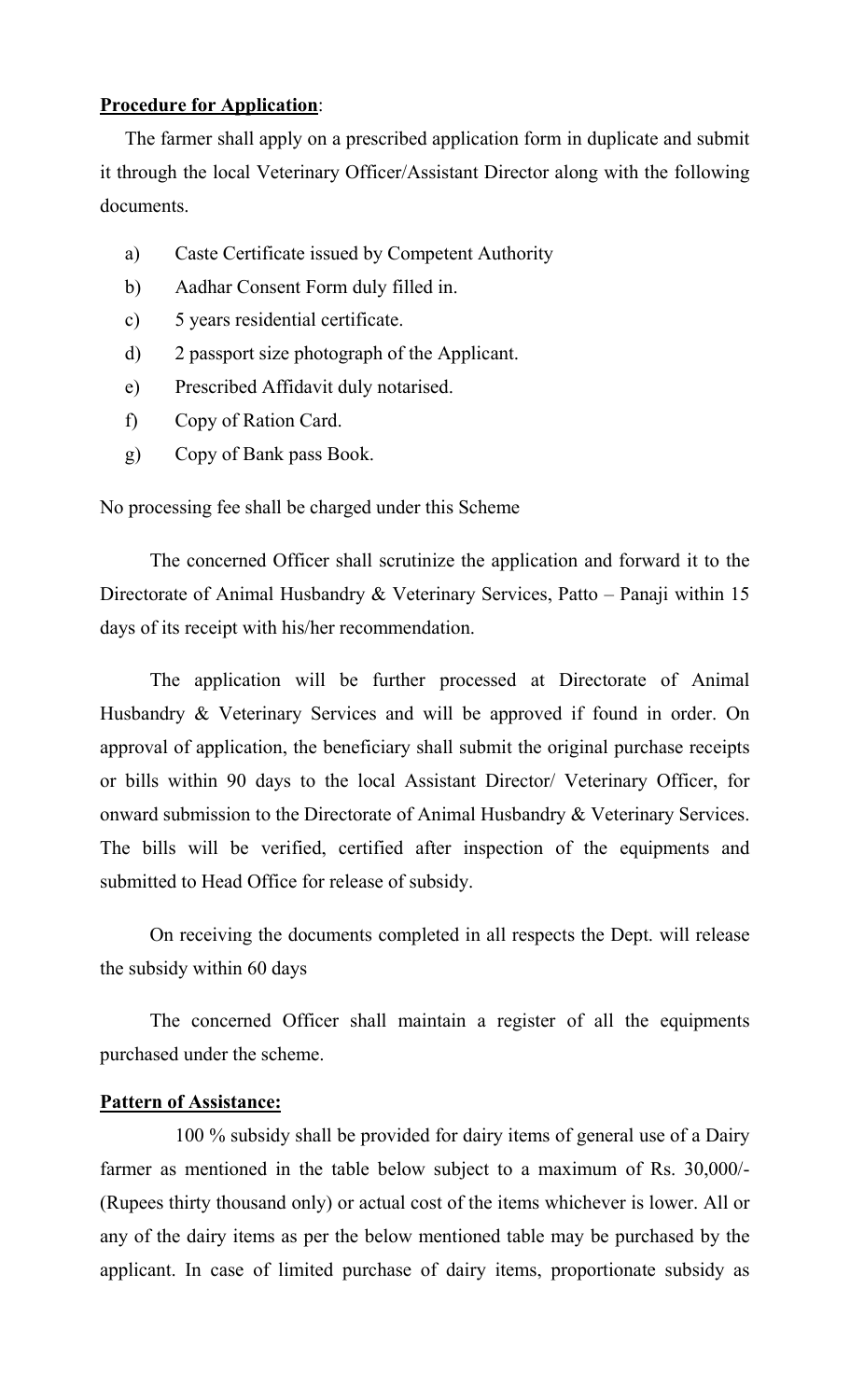mentioned in the amount column shall be released. Subsidy shall be directly credited to the beneficiary's bank account.

| Sr. No | <b>Items</b>                                            | Permissible<br>unit cost in<br>Rs. | <b>Number of</b><br>permissible<br><b>Units</b> | <b>Amount</b><br><sub>of</sub><br>subsidy<br>in Rs. |
|--------|---------------------------------------------------------|------------------------------------|-------------------------------------------------|-----------------------------------------------------|
| 1.     | <b>Stainless Steel Cans</b><br>(Twenty liters Capacity) | 1,900                              | $\overline{2}$                                  | 3,800                                               |
| 2.     | 500 liters Water Tanks                                  | 3,500                              | $\mathbf{1}$                                    | 3,500                                               |
| 3.     | Calf Nipple Bucket                                      | 1,500                              | $\mathbf{1}$                                    | 1,500                                               |
| 4.     | Spray Pump 15 lits<br>capacity                          | 2,000                              | $\mathbf{1}$                                    | 2,000                                               |
| 5.     | <b>Steel Buckets</b>                                    | 1,100                              | $\overline{2}$                                  | 2,200                                               |
| 6.     | 0.5 H.P Water Pump                                      | 5,000                              | $\mathbf{1}$                                    | 5,000                                               |
| 7.     | <b>Ceiling Fans</b>                                     | 2,000                              | $\overline{2}$                                  | 4,000                                               |
| 8.     | Steel Vessels 5 lits<br>capacity                        | 450                                | $\overline{2}$                                  | 900                                                 |
| 9.     | Spade                                                   | 250                                | $\mathbf{1}$                                    | 250                                                 |
| 10.    | <b>Grooming Brush</b>                                   | 200                                | $\overline{2}$                                  | 400                                                 |
| 11.    | Gamelas                                                 | 250                                | $\overline{2}$                                  | 500                                                 |
| 12.    | Nylon Rope                                              | $160$ /Kg                          | 2.5 Kg                                          | 400                                                 |
| 13.    | sickle                                                  | 250                                | $\mathbf{1}$                                    | 250                                                 |
| 14.    | Pickaxe                                                 | 300                                | $\mathbf{1}$                                    | 300                                                 |
| 15.    | Rubber mat                                              | 2,500                              | $\overline{2}$                                  | 5000                                                |
|        |                                                         |                                    | Total                                           | 30,000                                              |

- \* The subsidy under this scheme is a onetime assistance per family.
- \* This scheme shall replace the existing Dairy Kit Scheme.
- \* The Government may relax any of the terms/clauses as felt necessary from time to time.

This issues with the concurrence of Finance (Exp) Department under U.O. No. U.O. No.1400083316 dated 01/11/2021 and Pr. Secretary Finance U.O. No.4936 dated 19/11/2021.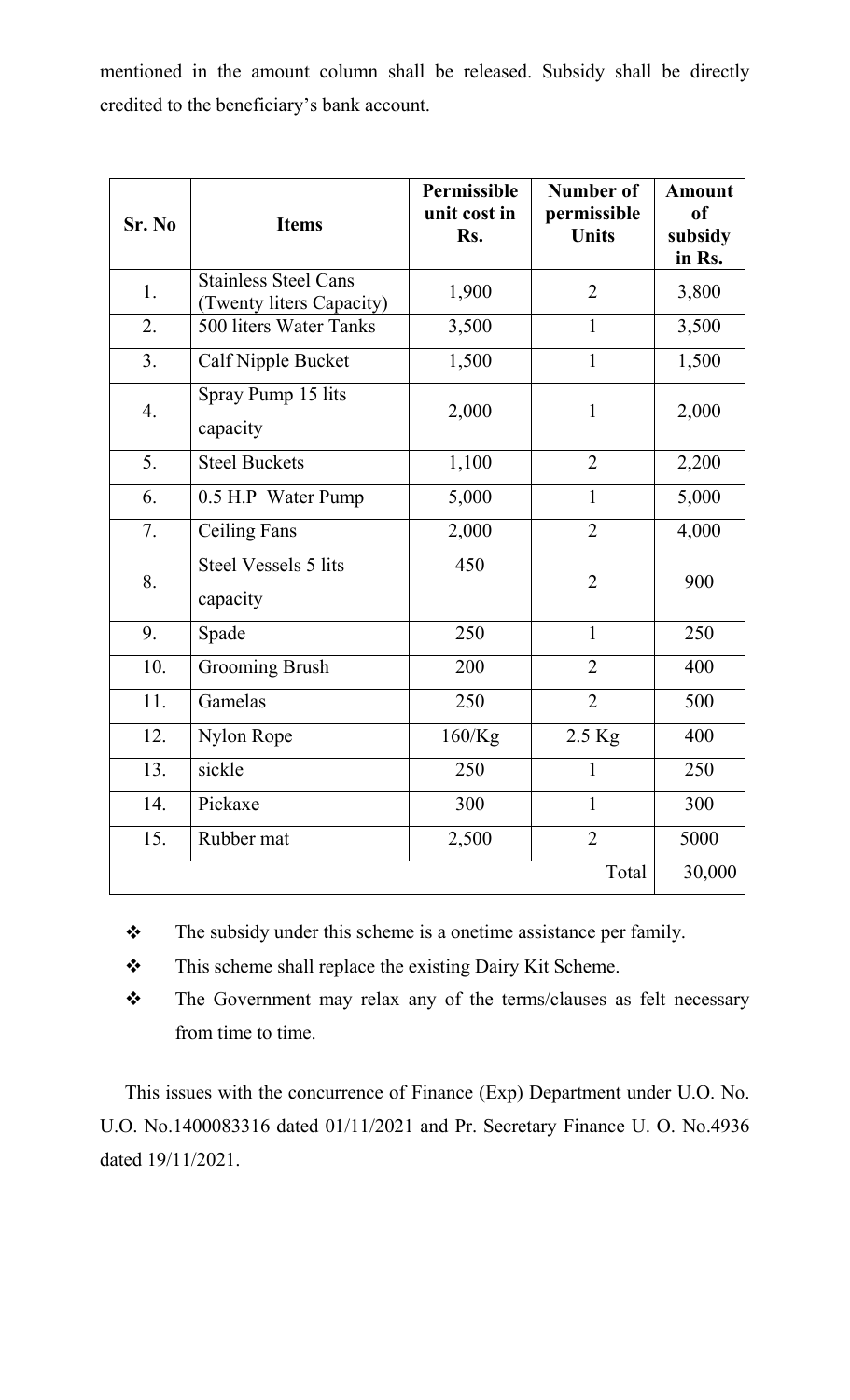# **A F F I D A V IT**

I Shri/Smt.--------------------------------- R/o. -------------------------- and a member of Schedule Caste (SC)/Schedule Tribe (ST) community state that I have read the guidelines and Pattern of Assistance of the Scheme **"Financial Assistance to Dairy Farmers belonging to Scheduled Tribes and Scheduled Caste for purchase of basic dairy equipments**", hereby undertake that I shall use the dairy equipments purchased for the development of my dairy unit.

- 1. I say that I have not availed subsidy under any Government Scheme for the items applied under this Scheme
- 2. In consideration of grant of the subsidy to me by the Government I shall abide by the Provision of said Scheme, I undertake to comply with the Pattern of the Assistance of the Scheme as contained in the Scheme.
- 3. I shall use the dairy equipments for a minimum period of 3 (three) years from the date of purchase subject to normal wear & tear.
- 4. I solemnly undertake to refund the cost of the items if found misutilised or missing.
- 5. In case of breach of any clause, the Government is free to recover the subsidy released, through any due benefits under other eligible schemes of the Directorate of Animal Husbandry & Veterinary Services or/and under the land revenue code.

Deponent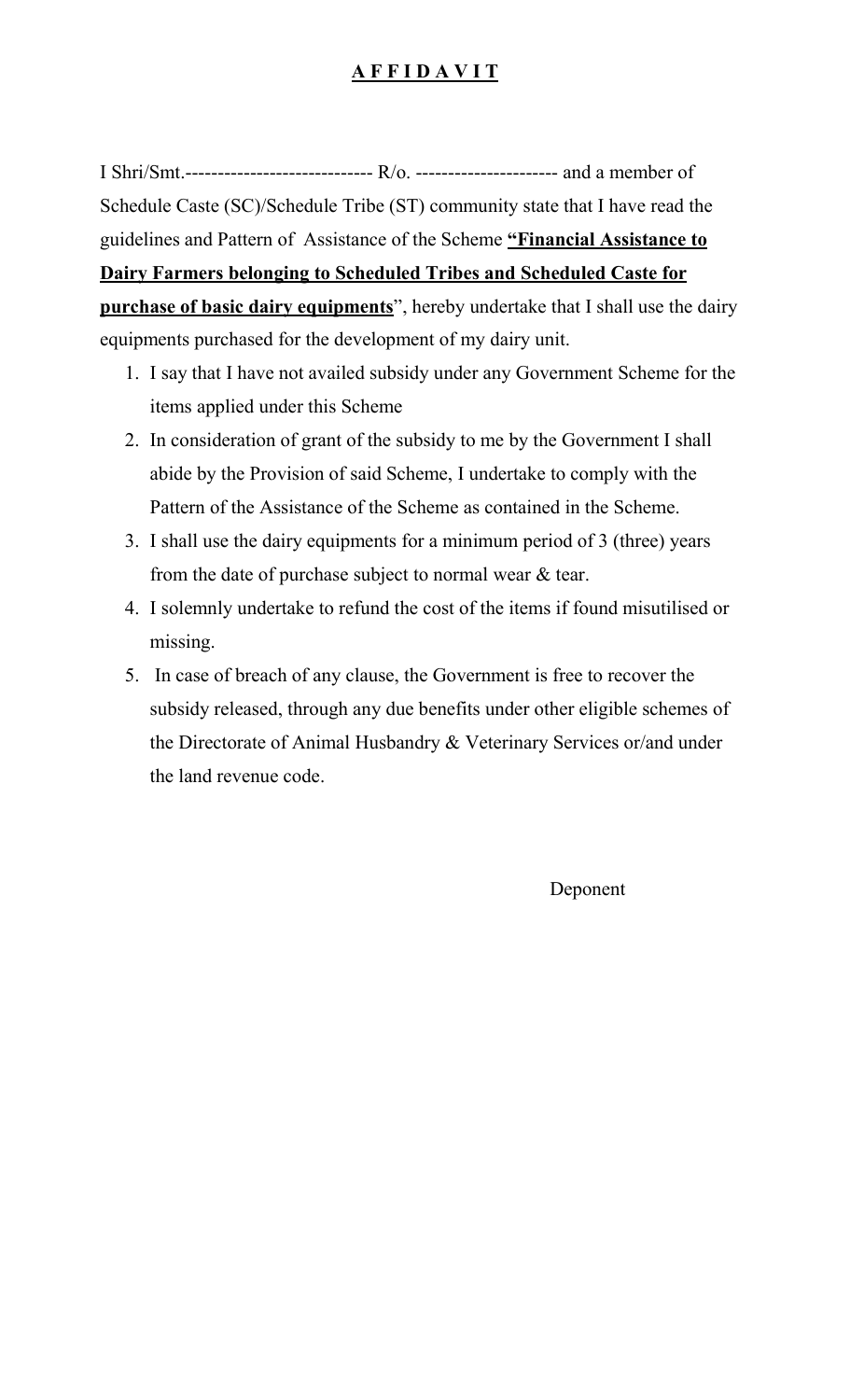#### **GOVERNMENT OF GOA DEPARTMENT OF ANIMAL HUSBANDRY & VETERINARY SERVICES PATTO, PANAJI – GOA**

Application for Financial Assistance to Dairy Farmers belonging to Scheduled Tribes and Scheduled Caste for purchase of basic dairy equipments

> Photograph of the applicant

1) Full name of the applicant: ……………………………………………………….

(IN BLOCK LETTERS) Surname First name Father's/Husband's name

- 2) Male / Female
- 3) Permanent address: a) House No………………

b) Ward……………….

c) Village……………………… d) Taluka ………….....

e) Constituency …………..............

f) Telephone/ Mobile No…………………....

- 4) Category: ST/SC ( Certificate to be produced)
- 5) Information of existing milch animals:

|                 | Adult |         | Heifers |         | Young Female Calves |         |
|-----------------|-------|---------|---------|---------|---------------------|---------|
| Type of animal  | Cow   | Buffalo | Cow     | Buffalo | Cow                 | Buffalo |
| Cross Bred Cow/ |       |         |         |         |                     |         |
| Imp. She Buff.  |       |         |         |         |                     |         |
| Local/N.D.      |       |         |         |         |                     |         |

- 6) Daily milk production (In Litres): ………… Cow milk:…………Buff..milk
- 7) Quantity of milk daily sold to Dairy Co-op. Society (Litres):…………
- 8) Name of the Dairy Co-op. Society & Membership No.:...........................
- 9) Whether the applicant or any member of his/her family has purchased dairy equipment under any scheme of the Govt. ………………………………………………………….
- 10) If yes the details thereof
- 11) Type of Cattle Shed (Pucca /Kaccha) ……………………………………
- 12) Annexure to be attached
	- a) Caste Certificate from competent Authority.
	- b) Residence certificate (for minimum 5 preceding years)
	- c) Aadhar consent form duly filled in.
	- d) Passport size photograph of the applicant.
	- e) Affidavit on stamp paper duly notarised.
	- f) Copy of Ration Card
	- g) Copy of Bank Pass Book